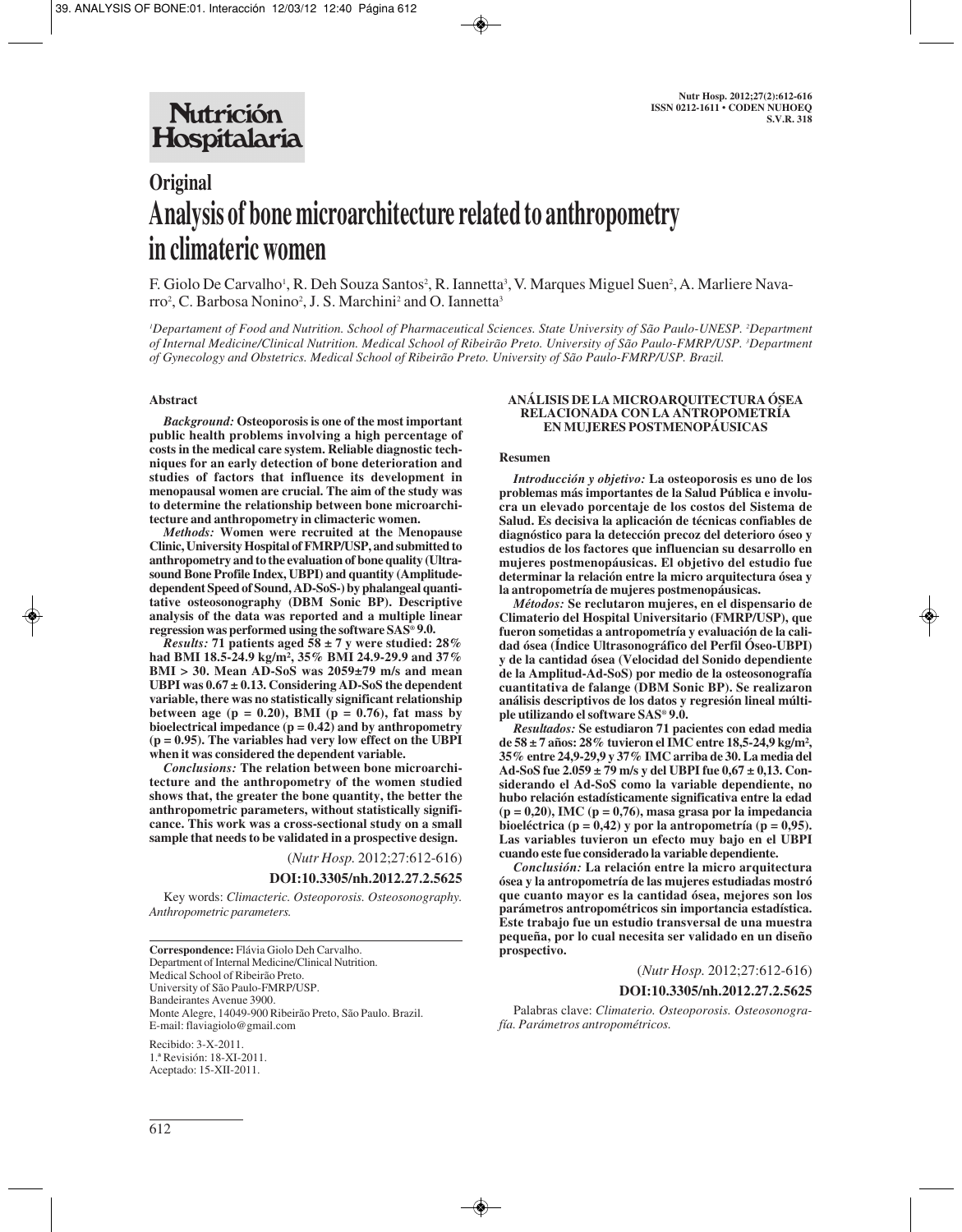# **Introduction**

The climacteric is characterized by reduced ovarian function and represents the physiological transition from reproductive to non-reproductive life in women.<sup>1</sup> Menopause occurs by about 51 years of age in approximately one third of all women<sup>2</sup> and is associated with bone mineral loss, possibly causing osteoporosis.<sup>1,3</sup>

Osteoporosis is currently considered to be the most frequent metabolic disease, impairing the bone microachitecture composed of collagen and minerals. It may result in non-traumatic fractures, which are often the first symptoms of the disease. $4,5$  The risk factors involved in the reduction of bone mineral density (BMD) usually are age, genetic and racial factors, hormonal condition, eating habits, life style, the use of some classes of medications such as corticoids, and some diseases such as anorexia nervosa and premature ovarian failure,6 as well as other diseases that lead to reduced nutrient absorption.7

Osteoporosis has become a public health problem due to the social costs related to the increased number of fractures and their later consequences.8 Thus, an early detection of the changes that occur in bone microarchitecture and in bone components is of great importance. In addition, osteoporosis is aggravated by other factors such as excess body fat,<sup>9</sup> recurrent in climacteric women due to the reduced estrogen production.10

A reliable diagnostic technique for the identification of women at risk to suffer fractures is fundamental. Particularly important among such techniques is osteosonography/osteosonometry, which provides quantitative (AD-SoS) and qualitative (UBPI) information about bone mass.<sup>11,12</sup> Among the advantages of this method are the absence of exposure to ionizing radiation, a low cost, rapidity and portability, with its use becoming increasingly more frequent for the prediction of the risk of fracture.4

Mann et al.  $(2008)^{13}$  described that the phalanges are composed of predominantly cortical bone. The DBM Sonic Bone Profiler (IGEA, Italy) was designed to transmit a single ultrasound wave through the distal metaphyses of the proximal phalanges. Bone resorption leads to a descrease in the ultrasound velocity and alter the characteristics of the signal arriving at the receiver probe. Besides, the hand is very sensitive to these changes and is adequate for the assessment.

AD-SoS values show a high sensitivity to the first changes in postmenopausal bone tissue. After correction for potential confounders, AD-SoS shows the same ability of lumbar spine BMD in assessing bone status and risk of fracture.<sup>14</sup>

On this basis, the aim of the present study was to determine the relationship between bone microarchitecture and anthropometric characteristics in a group of women attended at the Multidisciplinary Climacteric Outpatient Clinic of the University Hospital, Medicine School of Ribeirão Preto, University of São Paulo (HCFMRP-USP).

# **Methods**

### *Patients*

Female patients were recruited at the Multidisciplinary Climacteric Outpatient Clinic of the University Hospital of Ribeirão Preto-USP (HCFMRP-USP), where they were being followed up. The patients were interviewed and underwent anthropometric evaluation and determination of bone quality and quantity. The study was approved by the Ethics Committee of HCFMRP-USP and all patients gave written informed consent to participate.

# *Anthropometric evaluation*

Anthropometric evaluation consisted of the determination of body mass index (BMI), abdominal circumference (AC) and hip circumference (HC), skinfold measurements (triciptal, biciptal, subscapular, suprailiac) and determination of weight and height.15 BMI was obtained by the formula  $BMI = W/H$ ,<sup>2</sup> where W is weight in kg and H is height in meters<sup>16</sup>. Percent body fat was obtained as the sum of 4 skinfold thicknesses according to the method of Durning and Wormsley.17 Bioelectrical impedance (BIA) was determined using a model 450 Biodynamics instrument.<sup>18</sup>

## *Evaluation of bone quality and quantity*

Bone quality and quantity were determined by osteosonography using a DBM Sonic BP instrument (IGEA s.r.l., Carpi, Italy), 3rd generation model equipped with Fuzzy Logic Artificial Intelligence. The instrument evaluates the quantitative (Amplitudedependent Speed of Sound, AD-SoS) and qualitative (Ultrasound Bone Profile Index, UBPI) bone parameters, based on the following reference values:

- for AD-SoS: low bone quantity: < 2,054 and normal quantity:  $> 2,054$ .
- for UBPI:  $< 0.44$  = deteriorated quality, 0.44  $<$ inadequate  $< 0.69$ ,  $> 0.70$  = adequate.<sup>9</sup>

# *Statistical analysis*

Data was submitted to descriptive analysis and to determine the relation between bone microarchiteture and anthropometric characteristics of the group, a multiple linear regression analysis was performed. This model studies the relationship between a single dependent variable and several independent variables. Data was analyzed using the software SAS® version 9.0 (SAS Institute, Inc., Cary, North Carolina).

The dependent variables considered were AD-SoS and UBPI, and the independent ones were age, BMI,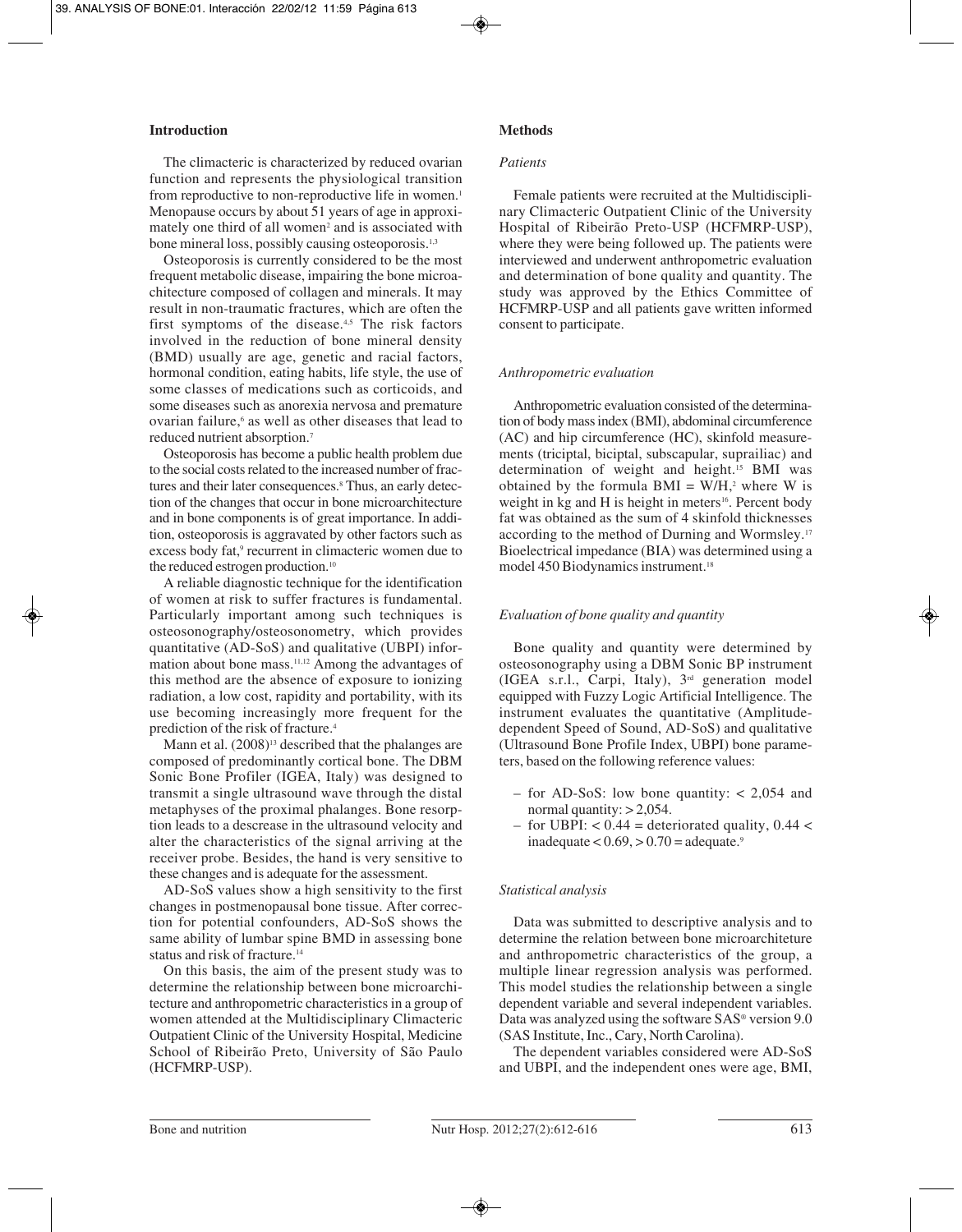| <b>Table I</b><br>Descriptive data of the sample |                    |  |  |  |  |  |
|--------------------------------------------------|--------------------|--|--|--|--|--|
| Age (years)                                      | $58 \pm 7^{\circ}$ |  |  |  |  |  |
| Weight (kg)                                      | $68 \pm 11$        |  |  |  |  |  |
| Height(m)                                        | $1.56 \pm 0.07$    |  |  |  |  |  |
| BMI (kg/m <sup>2</sup> ) <sup>a</sup>            | $28 \pm 5$         |  |  |  |  |  |
| Fat mass by anthropometry $(\%)$                 | $43 \pm 4$         |  |  |  |  |  |
| Lean mass by anthropometry $(\% )$               | $57 + 4$           |  |  |  |  |  |
| Fat mass by bioeletric impedance $(\%)$          | $45 \pm 5$         |  |  |  |  |  |
| Lean mass by bioeletric impedance $(\% )$        | $55 \pm 5$         |  |  |  |  |  |
| Abdominal circumference (cm)                     | $92 \pm 12$        |  |  |  |  |  |
| Hip circumference (cm)                           | $104 \pm 9$        |  |  |  |  |  |
| $AD-SoS$ (m/s)                                   | $2,059 \pm 79$     |  |  |  |  |  |
| UBPI                                             | $0.67 \pm 0.13$    |  |  |  |  |  |
|                                                  |                    |  |  |  |  |  |

a BMI= Body Mass Index; b Mean ± SD values.

abdominal and waist circumferences, fat and lean mass by anthropometry, fat and lean mass by bioelectric impedance, resistence and reactance.

### **Results**

Seventy one climacteric women participated in the study. The mean age of them was  $58 \pm 7$  years. Regarding the anthropometric aspects, the majority had a high abdominal circumference and percentage of fat mass, considering both methods (BIA and anthropometry). In respect of their bone health, 62% had inadequate bone quality (UBPI  $< 0.69$ ) and 52% had normal bone mass (AD-SoS > 2,054). These characteristics were presented in table I.

The results regarding the multiple linear regressions were presented in table II and III. In table II, AD-SoS was considered the dependent variable and in table III, UBPI was the dependent variable. The variable lean body mass was not considered because it had a perfect correlation with the variable fat mass  $(R = -1)$ . In other words, we had to opt for one of them (in this case, the fat mass), because the variables incorporated the same information.

There was no significant relation between AD-SoS and the anthropometric measures, which shows that none of them was capable to exert a significant effect on bone quantity assessed by phalangeal ultrasonography. Despite the non-significant results, there was an inverse relation between AD-SoS and BMI, age and fat mass.

According to table III, the effect of the anthropometric variables on the UBPI results was very low and non-significant, which means that the high percentage of fat mass, BMI and abdominal circumference as well as age did not exert an strong effect on bone quality assessed by phalangeal ultrasonography.

## **Discussion**

The present study showed that most of the climacteric women attended at the Multidisciplinary Climacteric Outpatient Clinic of HCFMRP/USP presented excess weight and fat body mass, inadequate bone quality, and normal bone mass.

Regarding body weight, 28% were eutrophic, 35% were overweight and 37% were obese, 27% of them being grade I obese, 7% grade II and 3% grade III. These results agree with the worldwide epidemic of obesity that affects the population today.19 In Brazil, the frequency of overweight and obesity in the climacteric population is 67%.20 One of the factors that lead to body weight gain is energy imbalance, with energy consumption being higher than energy expenditure, a fact possibly related to excess food intake or an insufficient practice of physical activity.21

On average, the percentage of fat mass (see table I) was above recommended levels, i.e., 23% of body weight according to Lohman et al.<sup>19</sup>. It is known that fat mass increases concomitantly with a reduction of lean mass with the aging process, leading to a fall in basal metabolism. In addition, genetic and environmental factors, life style and inadequate practice of physical

| <b>Table II</b><br>Multiple linear regression, considering AD-SoS as the dependent variable |                   |      |         |         |                 |  |  |  |  |
|---------------------------------------------------------------------------------------------|-------------------|------|---------|---------|-----------------|--|--|--|--|
| Effect                                                                                      | <i>Estimation</i> | S.D. | CI(95%) |         |                 |  |  |  |  |
|                                                                                             |                   |      | $L.L^a$ | $U.L^b$ | <i>p</i> -value |  |  |  |  |
| Age (years)                                                                                 | $-2.3$            | 1.7  | $-5.7$  | 1.2     | 0.2             |  |  |  |  |
| BMI $(kg/m2)c$                                                                              | $-3.1$            | 9.9  | $-23.0$ | 16.9    | 0.8             |  |  |  |  |
| Abdominal circumference (cm)                                                                | 0.7               | 1.8  | $-2.8$  | 4.2     | 0.7             |  |  |  |  |
| Hip circumference (cm)                                                                      | 1.1               | 2.9  | $-4.8$  | 6.9     | 0.7             |  |  |  |  |
| Fat mass by anthropometry $(\%)$                                                            | $-1.2$            | 18.8 | $-39.0$ | 36.5    | 0.9             |  |  |  |  |
| Fat mass by bioeletric impedance $(\%)$                                                     | $-9.6$            | 11.7 | $-33.2$ | 14.0    | 0.4             |  |  |  |  |
| Resistence (ohms)                                                                           | 0.1               | 0.4  | $-0.8$  | 1.0     | 0.8             |  |  |  |  |
| Reactance (ohms)                                                                            | 1.2               | 1.6  | $-2.0$  | 4.5     | 0.45            |  |  |  |  |

a L.L. = Lower Limit; b U.P. = Upper Limit; c BMI = Body Mass Index.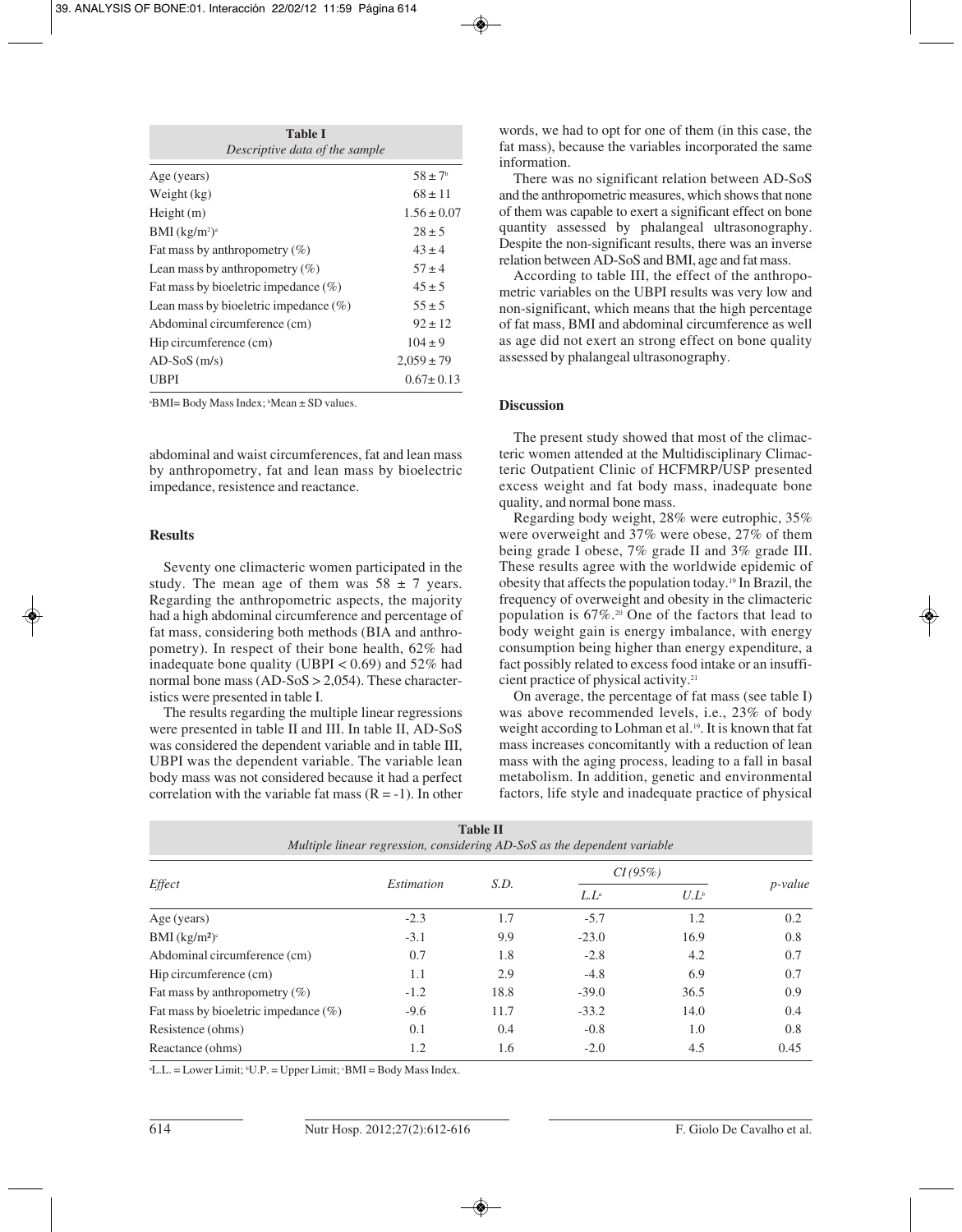| <b>Table III</b><br>Multiple linear regression, considering UBPI as the dependent variable |                   |      |         |         |                 |  |  |  |  |
|--------------------------------------------------------------------------------------------|-------------------|------|---------|---------|-----------------|--|--|--|--|
| Effect                                                                                     | <i>Estimation</i> | S.D. | CI(95%) |         |                 |  |  |  |  |
|                                                                                            |                   |      | $L.L^a$ | $U.L^b$ | <i>p</i> -value |  |  |  |  |
| Age (years)                                                                                | < 0.001           | 0.00 | $-0.01$ | 0.00    | 0.14            |  |  |  |  |
| BMI $(kg/m2)c$                                                                             | $-0.01$           | 0.02 | $-0.05$ | 0.02    | 0.45            |  |  |  |  |
| Abdominal circumference (cm)                                                               | < 0.001           | 0.00 | 0.00    | 0.01    | 0.61            |  |  |  |  |
| Hip circumference (cm)                                                                     | < 0.001           | 0.01 | $-0.01$ | 0.01    | 0.90            |  |  |  |  |
| Fat mass by anthropometry $(\%)$                                                           | $-0.02$           | 0.03 | $-0.09$ | 0.05    | 0.53            |  |  |  |  |
| Fat mass by bioeletric impedance $(\%)$                                                    | < 0.001           | 0.02 | $-0.04$ | 0.05    | 0.84            |  |  |  |  |
| Resistence (ohms)                                                                          | < 0.001           | 0.00 | 0.00    | 0.00    | 0.79            |  |  |  |  |
| Reactance (ohms)                                                                           | < 0.001           | 0.00 | $-0.01$ | 0.00    | 0.78            |  |  |  |  |

a L.L. = Lower Limit; b U.P. = Upper Limit; c BMI = Body Mass Index.

activities, among others, lead to weight gain during the cimacteric.

According to Anderegg et al., $22$  excessive weight predisposes to the onset or aggravation of non-transmissible chronic diseases such as diabetes mellitus, hypertension, and dyslipidemias, among others. Similarly, abdominal circumference also is an indicator of risk for these diseases. In the present series, mean abdominal circumference was 92 cm, indicating a high risk for development of diseases associated to obesity.23

In regarding to bone assessment, an emerging alternative to DXA is the use of the osteosonography method for the assessment of fracture risk in the management of postmenopausal osteoporosis.24 The attractiveness of this method lies in the fact that previous studies suggest that the ultrasound may give information not only about BMD, but also about elasticity and architecture, in other words, this technique can detect bone characteristics in addition to density.25

The study of Gambacciani et al. (1998) showed a significant relationship between AD-SoS, performed by DBM Sonic, and BMD, performed by DXA, even if they showed poor correlation coefficients.<sup>24</sup> Similarly, the study of Mann et al. (2008),<sup>16</sup> showed a moderate but significant correlations between phalangeal osteosonography and DXA parameters in a group of women with premature ovarian failure.

According Mussolino et al.  $(1997)$ ,<sup>25</sup> the human phalanx is one of the most metabolically active parts of the skeleton. Barkmann et al. (2000)<sup>26</sup> described that the phalanx is made up of trabecular bone (seen in greatest quantity at the epiphyseal and metaphyseal levels) and cortical bone (which constitutes the diaphysis and, in part, the metaphysis). At the epiphysis, trabecular organization together with bone mineral density is particularly important in transmitting the ultrasound impulse, since the cortical component is limited to a thin shell. In the distal metaphysis of the proximal phalanges regions, the geometric distribution of the cortical bone surrounding the medullary canal has the greatest role in transmitting the ultrasound

signal, especially in older people, since the trabecular bone in this area is the first to be resorbed.

When bone quantity (AD-SoS) was analyzed separately, we found that the average value  $(2.059 \pm 79 \text{ m/s})$ represents a population with adequate amount of bone mass. When relating anthropometric variables with AD-SoS it was observed that none was able to exert a significant effect.

We emphasize that the results showed, although not significant, an inverse relationship between AD-SoS and BMI, age and fat mass. Therefore, the greater the fat mass, the lower the quantity of bone. Thus, according to the present study, fat mass cannot be considered to be a protective factor of bone mass, in contrast to other studies that have shown that, the greater the body mass, the greater the bone quantity.27 However, the studies are controversial regarding the role of body composition.

According to the WHO, $28$  the aging process causes a reduction of lean mass, which in turn leads to a reduction of bone mass. A possible explanation is that increased muscle tension, which exists in a greater lean mass stimulates periosteal bone deposition at the same time that muscle efforts to stimulate mechanoreceptors of osteocytes.29

Several authors have pointed out that not only the amount, but also the distribution of fat affects BMD. Heiss et al.30 showed that the distribution of body fat affects the circulating levels of estradiol and of proinflammatory cytokines such as tumor necrosis factoralpha (TNF- $\alpha$ ), interleulkin 6 (IL-6) and C-reactive protein, which act on bone remodeling.

Regarding bone quality, the average value was considered inadequate for the population  $(0.67 \pm 0.13)$ and there was no significant relation between UBPI and the anthropometric values. The effect of variables on the bone quality was very low, as seen in table III.

Although the present study did not show that bone quality is influenced by BMI, Mann et al.13 observed that, with increasing BMI, both women with premature ovarian failure and control women showed a reduction